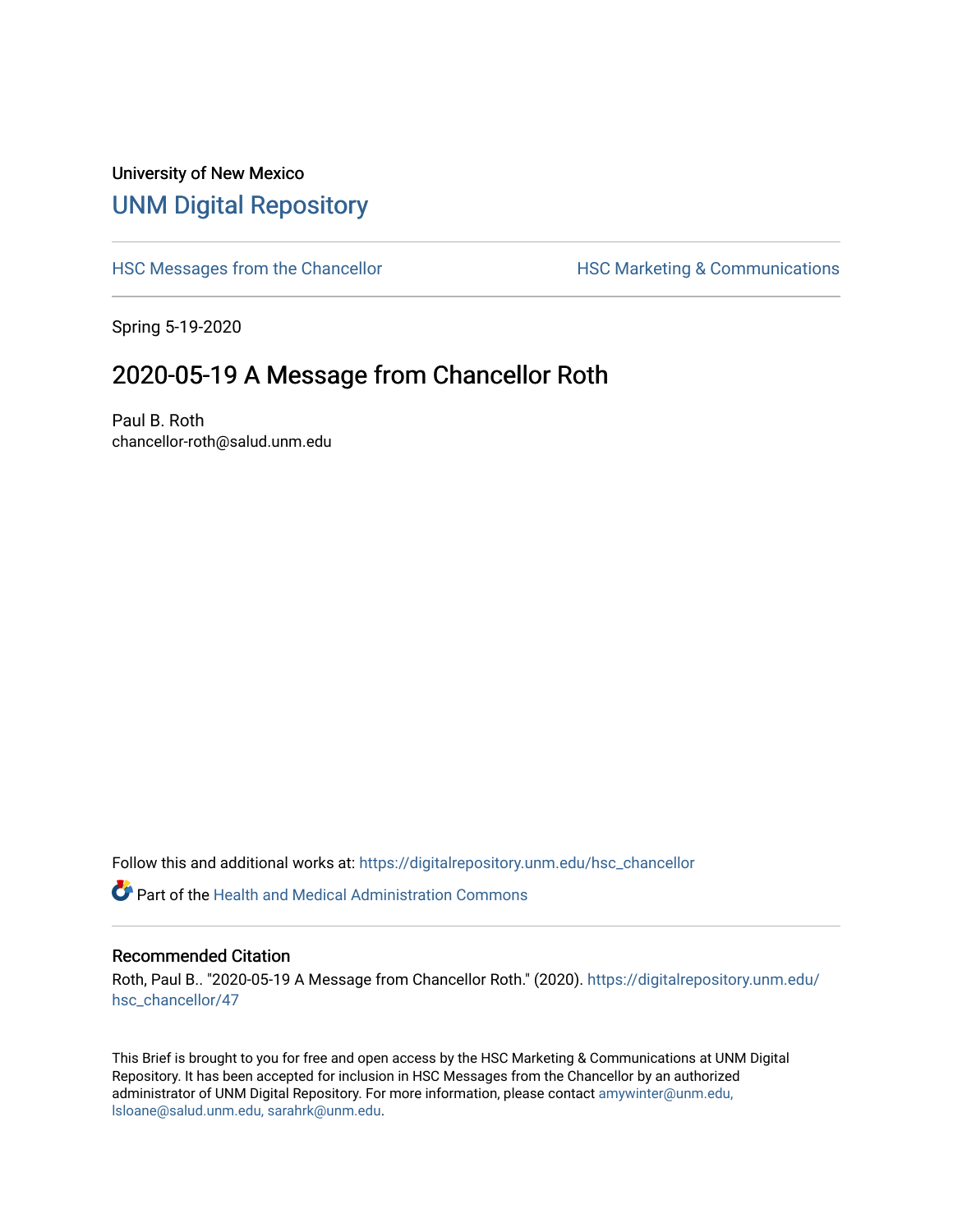

[View this email in your browser](https://mailchi.mp/277317d44667/message-from-the-chancellor-coronavirus-4418400?e=b4bbfca2c0)

## **A Message from Chancellor Roth**

Dear Colleagues:

I'm pleased to tell you that earlier today the State Board of Finance approved a capital expenditure covering the first phase of construction for the new tower at The University of New Mexico Hospital. When completed, this project will add 96 beds – including 24 intensive care unit beds – a new adult emergency department and a new imaging center.

This first phase will involve street relocation and reconstruction on Yale, Tucker, and Camino de Salud, preparing us for the next phase, construction of the new parking garage. We look forward to starting work on this long-awaited project, and I'm grateful to the Board and Governor Michelle Lujan Grisham for their support.

The delay in launching this project has had tragic consequences for our state. Each year we must decline hundreds of critical transfers from all over our state due to a lack of beds – and this was certainly the case many years ago when we brought our original request to the Board of Finance.

Had we received approval then, not only would it have been far less expensive, but we would now be ready to request an additional expansion to further meet the needs of our communities. More importantly, we would have likely prevented unnecessary suffering among many of our friends, neighbors and loved ones.

UNM Hospital, Sandoval Regional Medical Center and our entire Health System, are precious resources for the people of New Mexico, as the COVID-19 pandemic has made very clear. The health care industry is one of the most heavily regulated and controlled in the world. Each day, everything we say, write and do is driven by rules, protocols and policies.